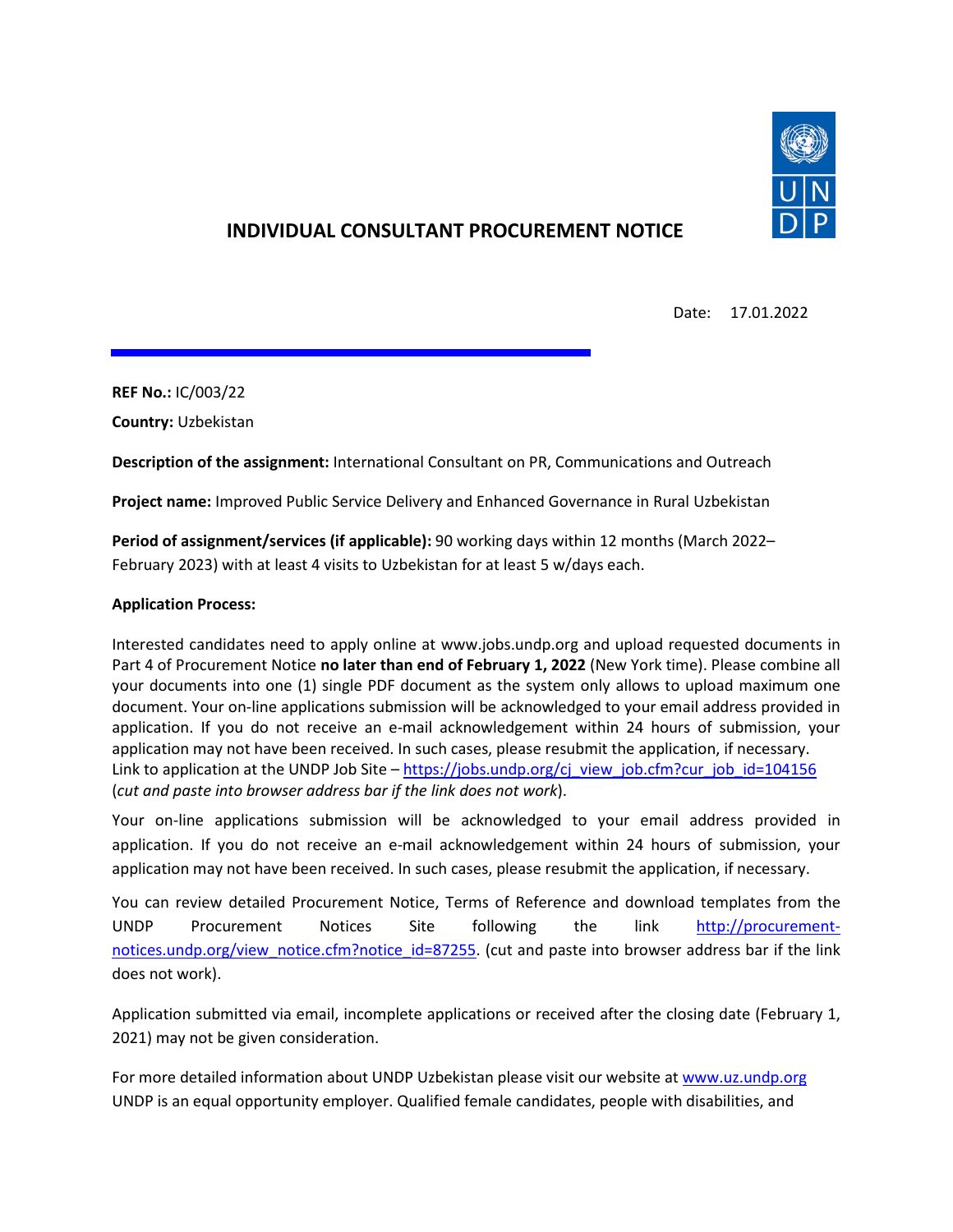minorities are highly encouraged to apply. UNDP Balance in Manage Policy promotes achievement of gender balance among its staff at all levels.

Requests for clarification must be sent in writing to pu.uz@undp.org, ensuring that the reference number above is included in the subject line. UNDP shall endeavor to provide such responses to clarifications in an expeditious manner, but any delay in such response shall not cause an obligation on the part of UNDP to extend the submission date of the Proposals, unless UNDP deems that such an extension is justified and necessary.

### 1. BACKGROUND

The Joint Project of Public Services Agency under the Ministry of Justice and UNDP Uzbekistan "Improved Public Services Delivery and Enhanced Governance in Rural Uzbekistan" financed by the EU (the Client) is implemented to improve the living standards of vulnerable people in rural areas, such as women, youth and children, the elderly and people with disabilities through increasing their access to public services and improving the quality of their delivery.

The project also aims to strengthen the citizen engagement by supporting various accountability arrangements that will enhance the participation of all parties in the decision-making process and access to information and increase the transparency of the local governance system in the country.

One of the main components of the project is to raise public awareness about the benefits of using public services (Activity 2.3 of the Project Document - Improving access to information about public services through various channels). Thereby, the approved work plan of the Project provides for the development of the Communication Strategy of the Public Services Agency for 2021-2025 to identify priority and key areas for interaction with general public.

The International Consultant on PR, Communications and Outreach will provide strategic guidance on implementation of Communication Strategy of the Public Services Agency and other related initiatives related to promoting public services, improvement of communication activities and capacity building activities of respective government officials in public services delivery in Uzbekistan in PR, Communications and Outreach fields and knowledge transfer.

### 2. SCOPE OF WORK, RESPONSIBILITIES AND DESCRIPTION OF THE PROPOSED ANALYTICAL WORK

For detailed information, please refer to Annex 1 – Terms of Reference for International Consultant

### 3. REQUIREMENTS FOR EXPERIENCE AND QUALIFICATIONS

### I. Academic Qualifications:

• Master's Degree in communication, social science, behavioural change communication, strategic communication, journalism, public relations, marketing or related fields.

II. Years of experience: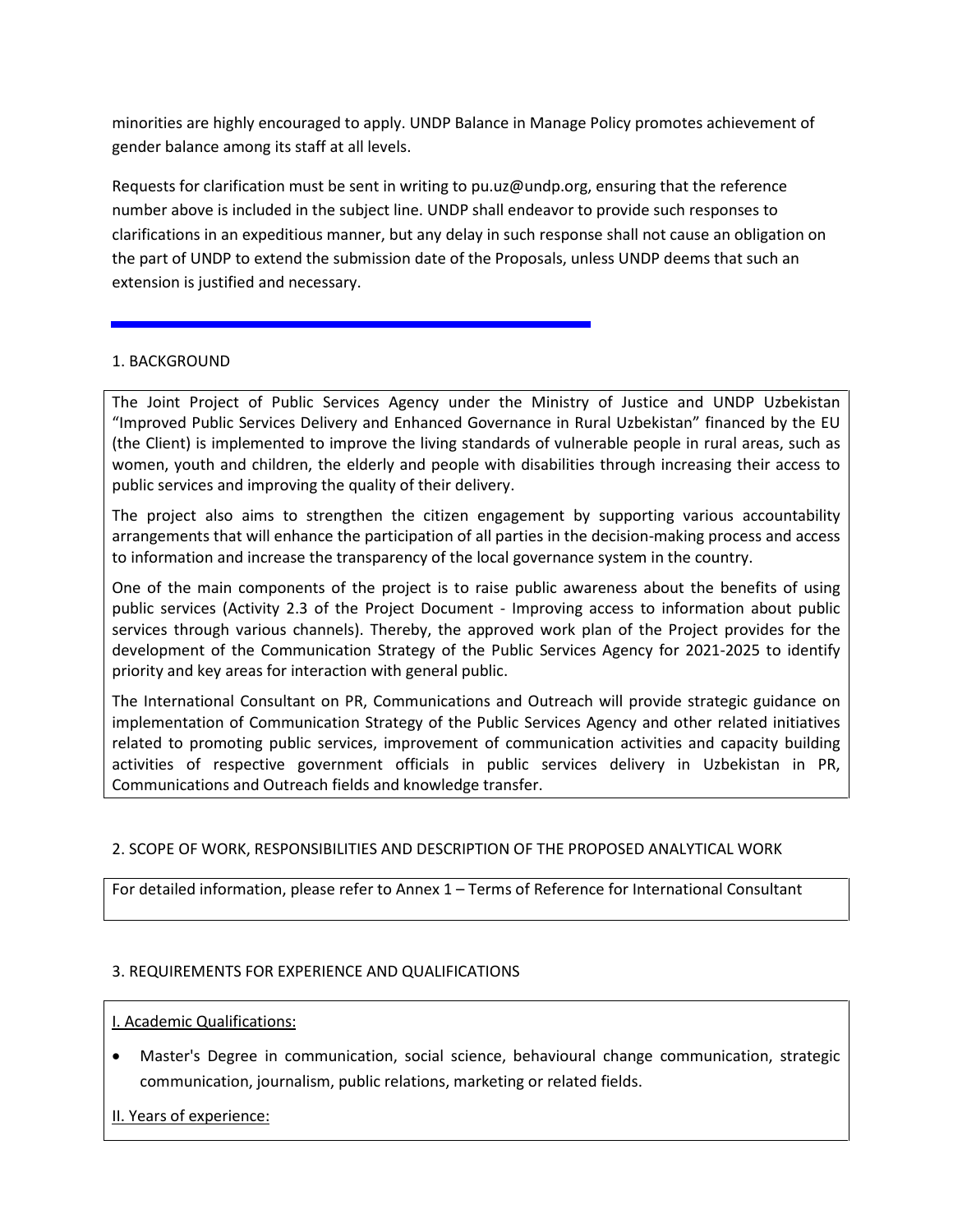- At least 5 years of experience in implementing and managing public relations, communication or advocacy projects or campaigns in developing countries.
- Experience of working at the government and international organizations.
- Experience of development manual, guide or instructions (at least 3).
- Experience with training (at least 3) and development in challenging and transitional environments.

### III. Competencies:

- Excellent analytical and interpersonal skills including oral and written communication;
- Strong research, data analysis and reporting skills;
- Understanding of widely accepted formative research, pretesting, and monitoring and evaluation methodologies for effective communication and public relations/advocacy campaigns;
- Demonstrated programme management skills including results-based orientation, preparation of work plans, monitoring and evaluation and leading cross-cultural teams;
- Previous experience working in transition environments would be an advantage;
- Demonstrated strong technical, programming and management skill.

IV. Language requirements:

• Fluency in written and spoken English. Knowledge of Russian would be an advantage

## 4. DOCUMENTS TO BE INCLUDED WHEN SUBMITTING THE PROPOSALS.

Interested individual consultants must submit the following documents/information to demonstrate their qualifications:

Proposal:

(i) **Letter of Confirmation of Interest and Availability** using the template provided by UNDP (Annex 3);

(ii) **CV** with indication of the e-mail and phone contact or Personal History Form (P11 form), but successful consultant will be requested to submit filled in and signed **a [Personal History Form](https://popp.undp.org/_layouts/15/WopiFrame.aspx?sourcedoc=/UNDP_POPP_DOCUMENT_LIBRARY/Public/HR_Non-Staff_P-11%20for%20non-staff%20assignments.docx&action=default&DefaultItemOpen=1) (P11 form)** before contract issuance

(iii) Provide a detailed **Action plan/methodology** on how they will approach and conduct the work (max. two pages or 4000 characters with spaces and enters )

2. Financial proposal that indicates the all-inclusive fixed total contract price and all other travel related costs (such as flight ticket, per diem, etc), supported by a breakdown of costs, as per template attached to the Letter of Confirmation of Interest template. If an applicant is employed by an organization/company/institution, and he/she expects his/her employer to charge a management fee in the process of releasing him/her to UNDP under Reimbursable Loan Agreement (RLA), the applicant must indicate at this point, and ensure that all such costs are duly incorporated in the financial proposal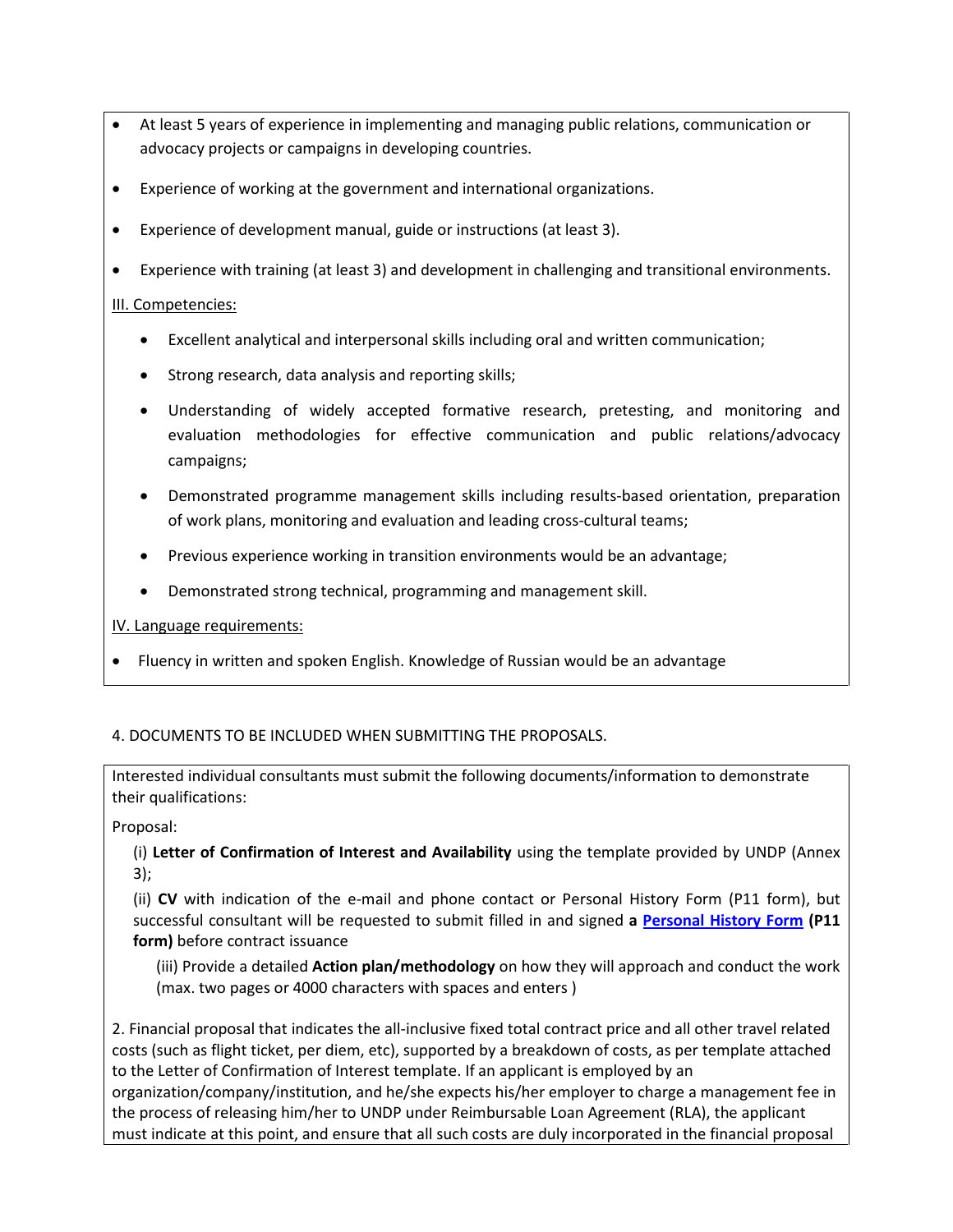submitted to UNDP (Annex 3).

UNDP is an equal opportunity employer. Qualified female candidates, people with disabilities, and minorities are highly encouraged to apply. UNDP Balance in Manage Policy promotes achievement of gender balance among its staff at all levels.

#### 5. FINANCIAL PROPOSAL

Lump sum contracts

The financial proposal shall specify a total lump sum amount, and payment terms around specific and measurable (qualitative and quantitative) deliverables (i.e. whether payments fall in installments or upon completion of the entire contract). Payments are based upon output, i.e. upon delivery of the services specified in the TOR. In order to assist the requesting unit in the comparison of financial proposals, the financial proposal will include a breakdown of this lump sum amount (including travel, per diems, and number of anticipated working days).

| #  |          | <b>Deliverables</b>                                                                                                                                                                                                                                                                                                                                                                                                                                                                                                                                                                                                                                                                 | <b>Timeframe</b> | Payment |
|----|----------|-------------------------------------------------------------------------------------------------------------------------------------------------------------------------------------------------------------------------------------------------------------------------------------------------------------------------------------------------------------------------------------------------------------------------------------------------------------------------------------------------------------------------------------------------------------------------------------------------------------------------------------------------------------------------------------|------------------|---------|
| 1. | a.<br>c. | Report on the current national and project experience in<br>implementing PR, Communications and Outreach strategies in<br>public service delivery prepared and accepted by Supervisor.<br>b. Brief report and presentation on the most relevant<br>international experience with at least 3 countries (at least 2 EU<br>and 1 worldwide) to ensure the efficient implementation of PR,<br>Communications and Outreach strategies for effective<br>governance and public services delivery programs prepared<br>and accepted by Supervisor.<br>Report on provided expertise support in reviewing draft and<br>acceptance of Communication Strategy of the Public Services<br>Agency. | 30/04/2022       | 25%     |
| 2. | a.       | Developed of a concept note of study tour to some relevant EU<br>and/or CIS countries with detailed programme to learn up<br>practical implementation of PR, Communications and Outreach<br>Strategies accepted by Supervisor.<br>b. Report on conducted 2-day training course on Communications<br>and Outreach for 20 PSA and back-office organizations<br>(ministries and agencies) prepared and accepted by Supervisor.                                                                                                                                                                                                                                                         | 30/07/2022       | 25%     |
| 3. | a.<br>b. | Developed online training module for the PSA and back-office<br>organization on PR, Communications and Outreach issues<br>prepared and accepted by Supervisor.<br>Report on conducted workshop(s) to the relevant staff of the<br>PSA and its regional branches to agree on the main principles<br>and directions of the PR and Communications Strategy and<br>Implementation Plan prepared and accepted by Supervisor.                                                                                                                                                                                                                                                             | 30/10/2022       | 25%     |
| 4. | a.       | Final Report with set of recommendations on further improving<br>PSA Communications and Outreach Strategy and draft of Action<br>Plan for 2023 prepared and accepted by Supervisor.                                                                                                                                                                                                                                                                                                                                                                                                                                                                                                 | 31/01/2023       | 25%     |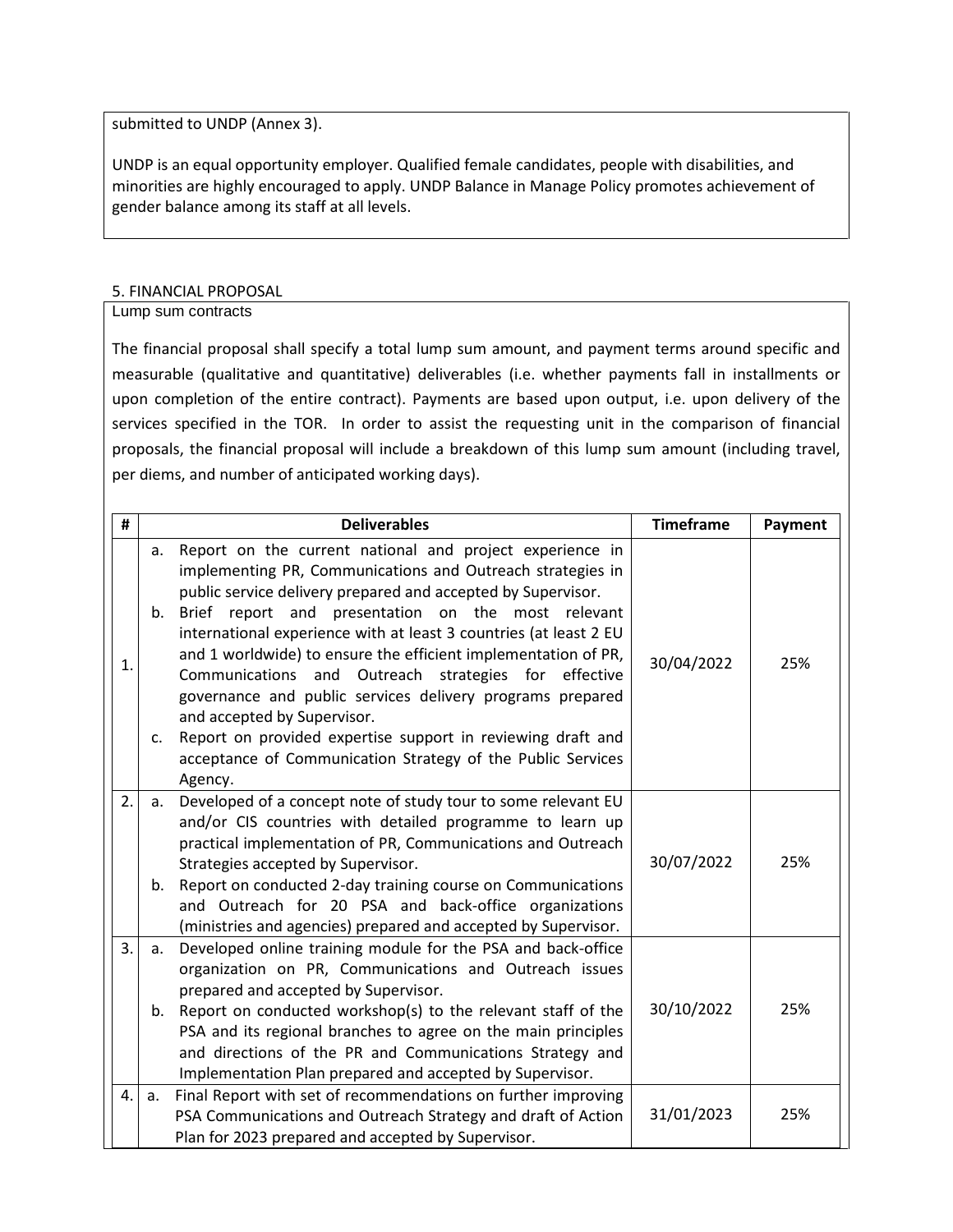### **Travel**

All envisaged travel costs must be included in the financial proposal. This includes all travel to join duty station/repatriation travel. In general, UNDP should not accept travel costs exceeding those of an economy class ticket. Should the IC wish to travel on a higher class he/she should do so using their own resources.

In the case of unforeseeable travel, payment of travel costs including tickets, lodging and terminal expenses should be agreed upon, between the respective business unit and Individual Consultant, prior to travel and will be reimbursed

### 6. EVALUATION

#### *Cumulative analysis*

When using this weighted scoring method, the award of the contract should be made to the individual consultant whose offer has been evaluated and determined as:

a) responsive/compliant/acceptable, and

b) Having received the highest score out of a pre-determined set of weighted technical (70%) and financial criteria (30%) specific to the solicitation.

\* Technical Criteria weight; [55 points]

\* Interview as a part of technical criteria weight; [15 points]

\* Financial Criteria weight; [30 points]

Only candidates obtaining a minimum of 49 points (70% of technical score) would be considered for the

Financial Evaluation

| Criteria                                                                                                                                                                                                                                                                                                                      | Weight | Max. Point |
|-------------------------------------------------------------------------------------------------------------------------------------------------------------------------------------------------------------------------------------------------------------------------------------------------------------------------------|--------|------------|
| <b>Technical</b>                                                                                                                                                                                                                                                                                                              |        |            |
| At least overall 5 years of relevant professional experience<br>implementing and managing public relations, communication<br>or advocacy projects or campaigns in developing countries<br>Work experience in years:<br>$\blacksquare$ More than 8 years $-15$<br>$-5 - 7$ years - 12<br>" Less than 5 years is not acceptable | 15%    | 15         |
| Experience of working at the government and international<br>organizations.                                                                                                                                                                                                                                                   | 5%     | 5          |
| Experience of development manual/guide/instructions (at<br>least 3).<br>Number of services:<br>$\blacksquare$ More than 5 - 10<br>■ 2-4 manuals/guides/instructions – 7<br>Less than 3 is not acceptable                                                                                                                      | 10%    | 10         |
| Experience with training (at least 3) and development in<br>challenging and transitional environments                                                                                                                                                                                                                         | 15%    | 15         |